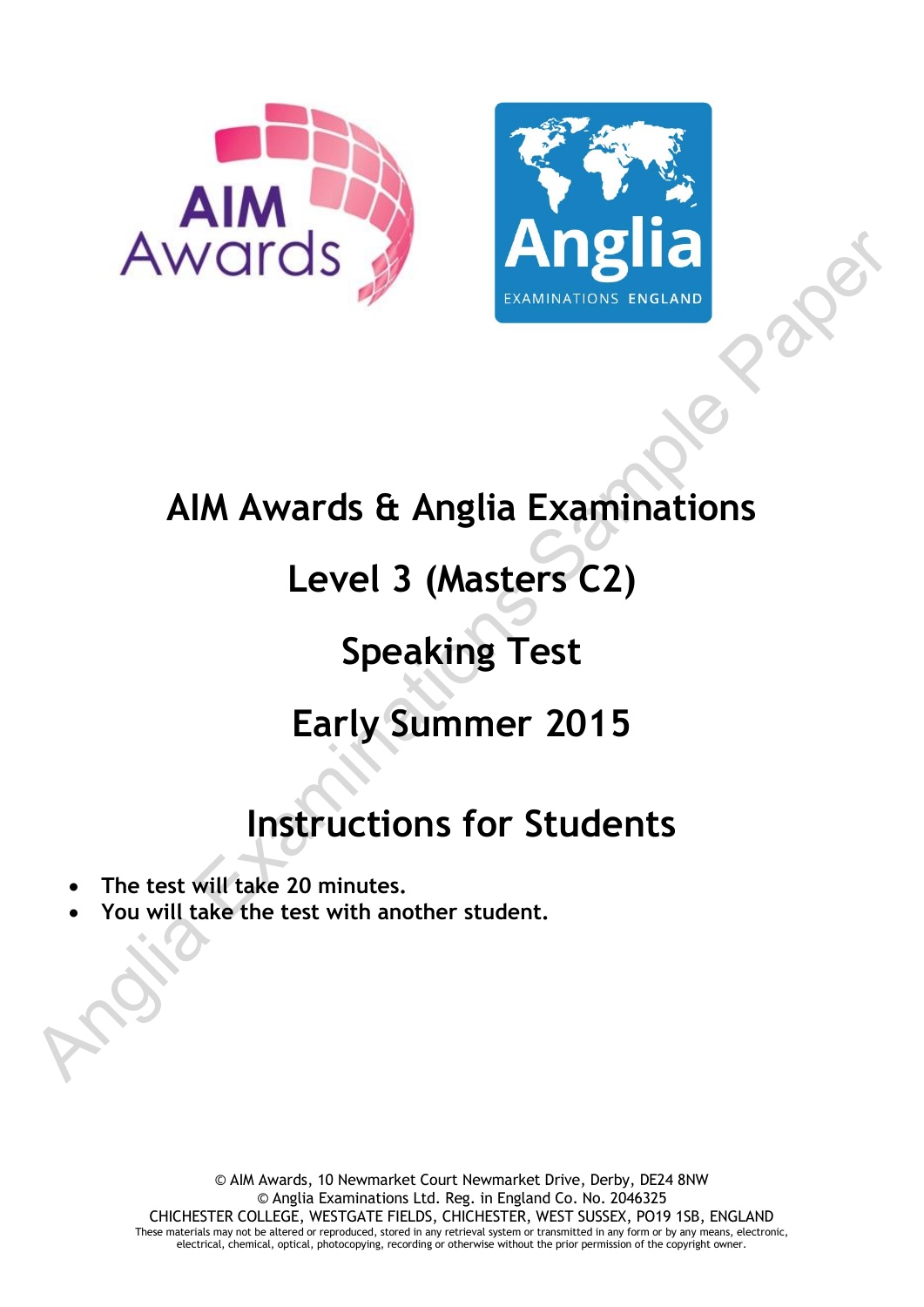### **Procedure**

The Anglia Masters Speaking Test consists of three tasks and should take approximately 20 minutes to complete. There are two candidates at each session. The examination will be recorded. The recording is sent to Chichester College for moderation.

AFTER the examination, you must not return to the area where candidates yet to take the test are still waiting.

### **Preparation**

Two articles to read and think about. You should be prepared to talk briefly on one of them before discussing it.

### **Task One: up to 4 minutes**

The examiner will ask you to talk about who you are, why you are taking the examination and so on.

### **Task Two: up to 8 minutes**

The examiner will ask you to talk briefly about the article you have chosen to prepare, and then you must be prepared to discuss the issues arising from it.

## **Task Three: up to 8 minutes**

The examiner will ask you to choose a statement card. He / She will then indicate to you which of the statements on your chosen card you should talk about. You can talk alone for a moment and then you must be prepared to engage in discussion about the proposition in the statement. Somethic College for moderation.<br>
Sent to Chichester College for moderation.<br>
AFTER the examination, you must not return to the area where<br>
candidates yet to take the test are still waiting.<br>
Preparation<br>
Two articles to r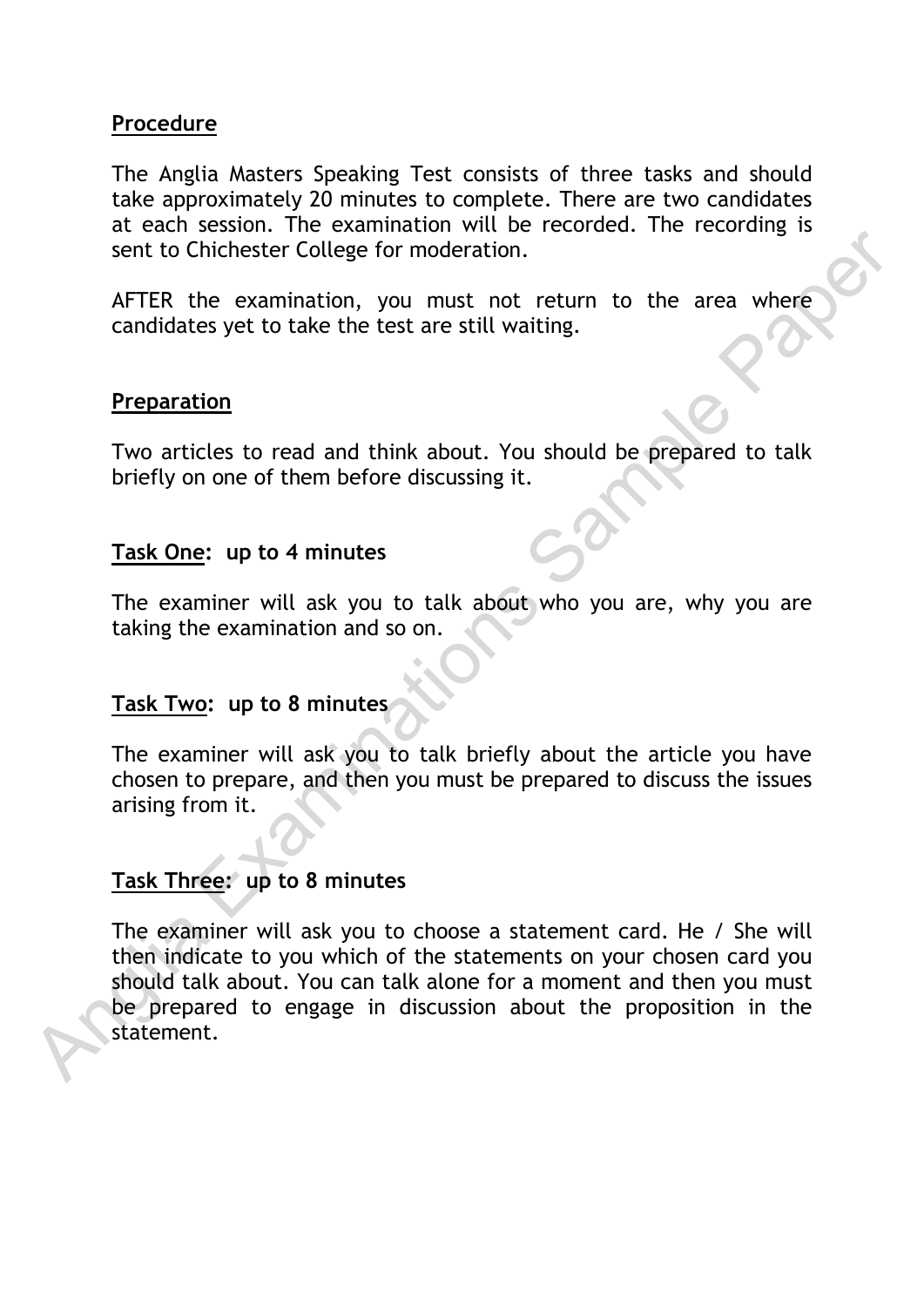#### **LEVEL 3 (MASTERS) SPEAKING EXAMINATION, Early Summer 2015**

#### **Task Two: Readings for Discussion**

### **READING ONE**

### **DOWNTIME? IT'S ENOUGH TO MAKE YOU SICK!**

The condition of developing symptoms of sickness at the weekend or while on holiday, also known as leisure sickness, was first identified by Dutch psychologists Ad Vingerhoets and Maaike Van Huijgevoort. They have been fielding calls about the theory since 2001, when their team of researchers reported on their survey of 1,893 Dutch people in which about 3 percent of respondents indicated that they seldom felt ill on work days but developed a variety of symptoms during downtime.

Typical symptoms included headache, fatigue, nausea, sore or aching muscles, depression or anxiety, while others just felt generally unwell. Whatever the case, the symptoms dissipated once the person returns to work.

The underlying cause of the problem, according to Vingerhoets, is to do with stress. Whether psychological or physiological, stress causes the adrenal glands to release adrenaline, which gives us energy and boosts immunity. However, this in turn makes the body release cortisol, which diminishes our immunity. Once work slows down and stress lessens, the adrenaline stops pumping, leading to a surplus of cortisol, which weakens the immune system. This leaves a person susceptible to illness. **Examine Only THE CONSTRAINT CONSTRAINT**<br>
The condition of developing symptoms of sickness at the weekend or while on<br>
holiday, also known as letsure sickness, was first identified by Dutch psychologists<br>
Ad Vingehoets and